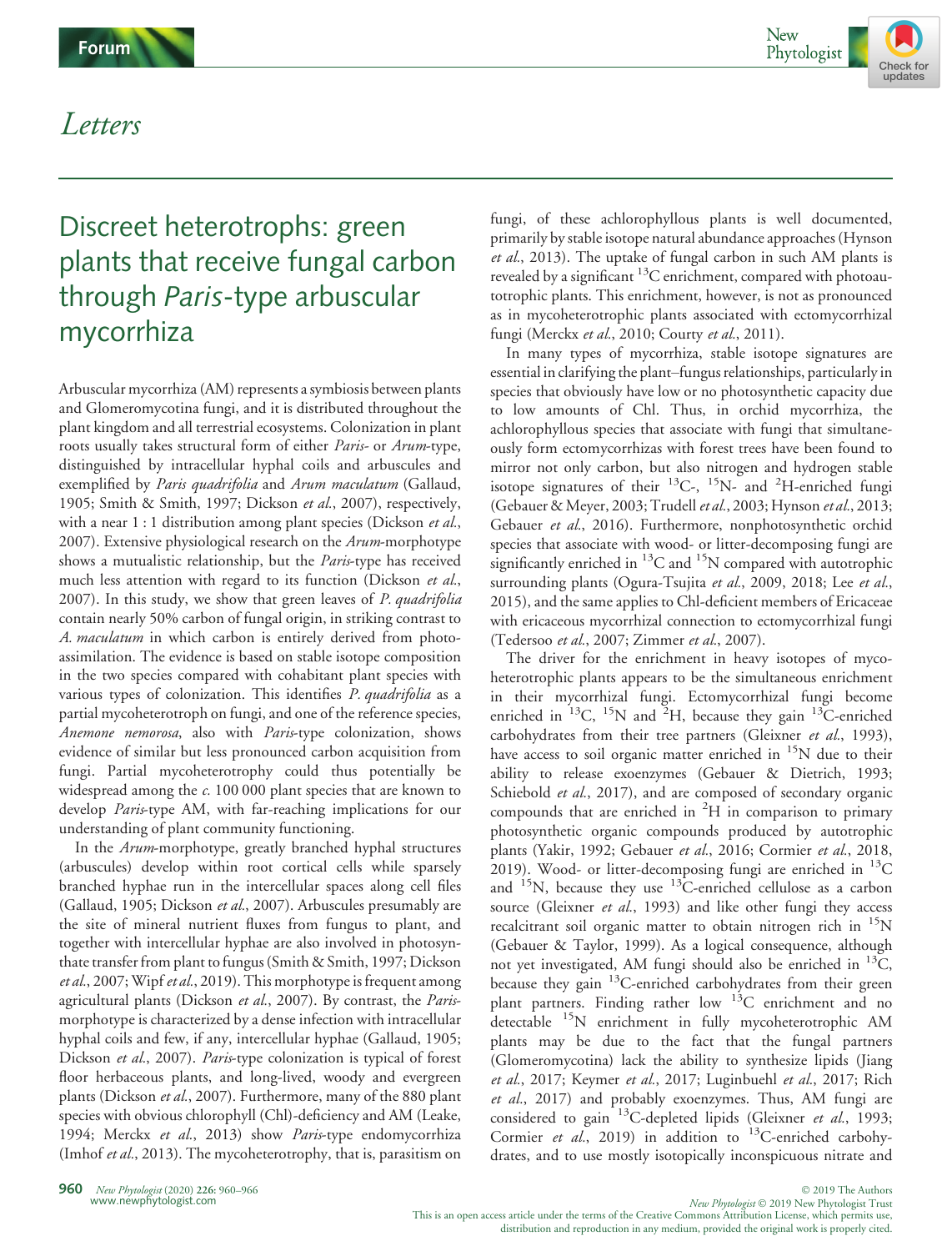ammonium as nitrogen sources. This combination of factors is expected in the end to mirror the isotopic composition of AM mycoheterotrophic plants.

Apart from obviously achlorophyllous plant species, stable isotope signatures have also shed new light on green-leaved plant species previously thought to be simply photoautotrophic (Gebauer & Meyer, 2003). In recent years a steadily increasing number of such species have been identified as 'partial mycoheterotrophs', because their stable isotope composition values lie between nonmycoheterotrophic neighboring plants and full mycoheterotrophs (Hynson et al., 2013, 2016; Gebauer et al., 2016). This condition is frequent within Orchidaceae (Gebauer & Meyer, 2003; Hynson et al., 2013, 2016; Gebauer et al., 2016) and Ericaceae (Zimmer et al., 2007; Hynson et al., 2009, 2013, 2016) with their particular kinds of mycorrhiza, but has only been recorded for very few species with AM (Cameron & Bolin, 2010; Bolin et al., 2017).

The fact that all AM mycoheterotrophs so far investigated develop the *Paris*-morphotype (Imhof et al., 2013) led us to ask whether hyphal coils are required for a fungus-to-plant carbon transmission, and whether indeed plant species with Paris-type mycorrhiza might potentially obtain carbon from their fungal source, having green leaves or not. This could also explain why photosynthetic rates of P. quadrifolia and some other Paris-type AM plants appear to be low compared with Arum-type AM plants (Dalke et al., 2018). To shed light on this question, we applied stable isotope abundance analysis to the two species that once provided the very definition for the AM morphotypes, namely A. maculatum and P. quadrifolia (Gallaud, 1905). Both species are fairly common in Eurasian forest habitats, and we selected two localities where they occur together (Fig. 1a–c). Their mycorrhizal morphotypes were confirmed by microscopy of roots (Fig. 1d,e). Green leaves were collected, simultaneously with reference samples of neighboring forest ground species: Alliaria petiolata (nonmycorrhizal), Allium ursinum (Arum-type AM), A. nemorosa (Paristype AM), Fraxinus excelsior (Arum-type AM), Galium odoratum (various) and Hedera helix (Arum-type AM) (Supporting Information Table S1).

• We hypothesized that P. quadrifolia would show significant enrichment in stable isotopes,  $^{13}$ C and <sup>2</sup>H, compared with A. maculatum and reference plants presumed to be fully photoautotrophic, while the latter would not be distinguishable.

• We hypothesized that any difference in  $^{13}$ C and <sup>2</sup>H isotope abundances between P. quadrifolia and A. maculatum growing under identical microclimate conditions should not be explained by differences in stomatal regulation and transpiration. To test that, we also analyzed leaf tissue for oxygen isotope abundance.



Fig. 1 Arum- and Paris-type arbuscular mycorrhiza. Habits of Arum maculatum (a), Paris quadrifolia (b) and both species growing in close proximity (c). (d) Ramified intracellular arbuscules in root cortical cells of A. maculatum (Arum-morphotype, solid arrow). (e) Dense intracellular hyphal coils in P. quadrifolia (Paris-morphotype, dashed arrow). The contrast in (d, e) is enhanced with Fiji IMAGEJ 1.51n. White bars, 2 cm; black bars, 50 µm.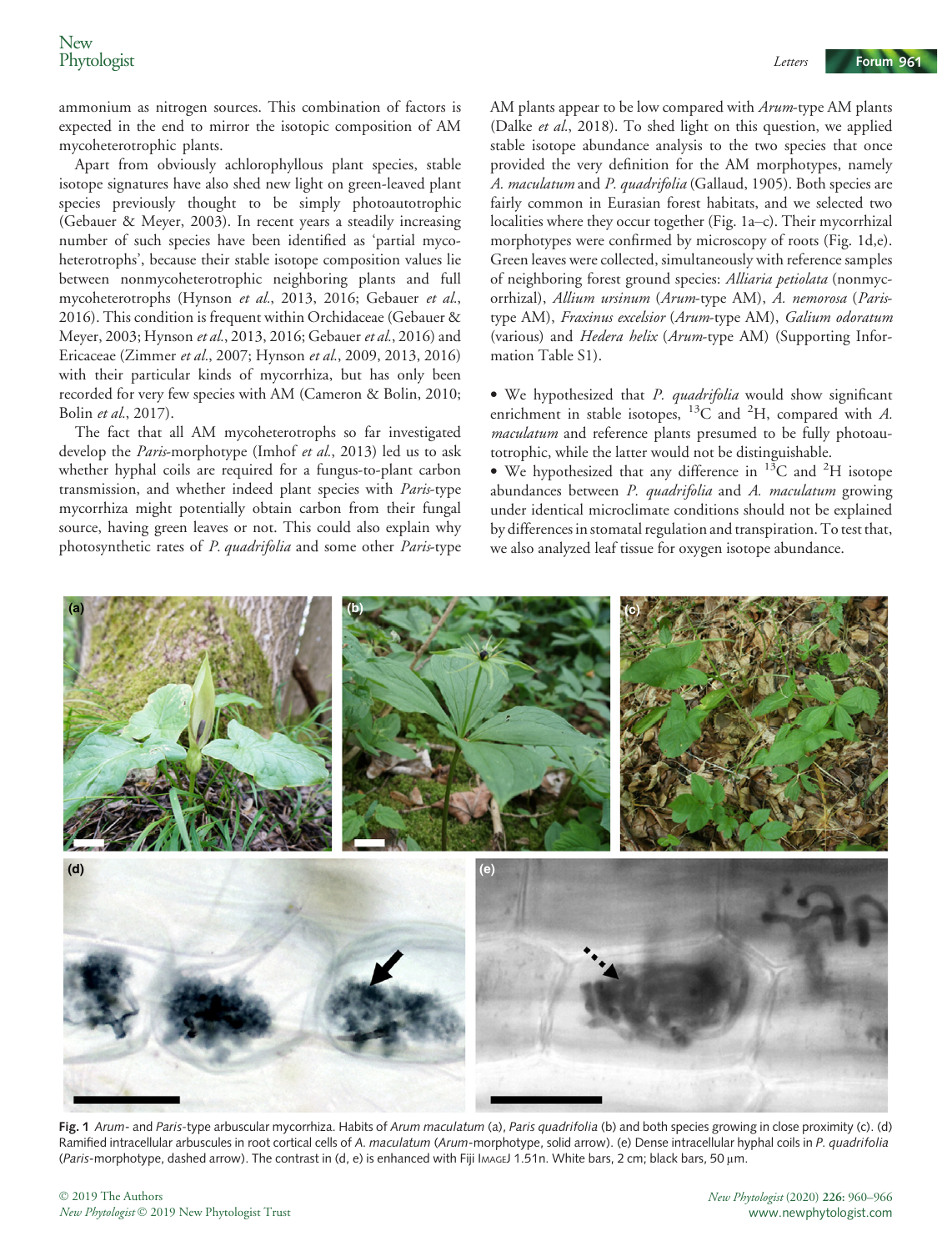Arum maculatum and P. quadrifolia (Fig. 1) were sampled in late May and early June 2017 at two sites, one in northern (49.6397°N, 11.2472°S, decimal WGS84) and one in southern Bavaria (47.6330°N, 11.1603°S), Germany. Both sites are carbonate-rich mixed temperate forests, the northern site receiving 850 mm annual precipitation, the southern site >1300 mm (Deutscher Wetterdienst, 2019). Sampling design for plant leaf material followed the approach of Gebauer & Meyer (2003), which included foliage leaf samples of A. maculatum, P. quadrifolia and three reference plant species within  $1-m^2$  plots each with five replicates. The reference plants cover a range of both herbaceous and woody, and deciduous and evergreen species forming AM with a range of AMmorphotypes or being nonmycorrhizal plants (Gallaud, 1905; Wang & Qiu, 2006; Dickson et al., 2007; Fracchia et al., 2009; Shah et al., 2009; Brundrett & Tedersoo, 2019; Table S1). This set of reference plants reflects a natural variance in stable isotope abundance of chlorophyllous  $C_3$  plants growing on shady forest floors and so far considered as completely photoautotrophic. Ten A. maculatum and 10 P. quadrifolia individuals were compared to 30 co-occurring reference plant individuals.

Plant leaf material was washed, species by species, with deionized water, oven-dried overnight, and ground to homogenous powder in a ball mill followed by storage in desiccators over silica gel until further processing (Table S2). Elemental analyzer isotope ratio mass spectrometry (EA-IRMS) was used to analyze natural relative abundances of carbon ( ${}^{13}C: {}^{12}C$ ) and nitrogen ( ${}^{15}N: {}^{14}N$ ) while a thermal conversion device (TC-IRMS) was used to analyze natural relative abundances of hydrogen  $(^{2}H~^{1}H)$  and oxygen isotopes  $(^{18}O: ^{16}O)$  in leaves of every sampled species separately (Table S2). A memory bias was avoided by analyzing H isotope samples four times. All samples were plot-wise analyzed in identical batches to minimize an atmospheric bias by H atom exchange within the samples with water vapor in ambient air. The resulting relative isotope abundances follow the rules of the  $\delta$ -notation:  $\delta^{13}$ C,  $\delta^{15}$ N,  $\delta^{2}$ H or  $\delta^{18}$ O = ( $R_{\text{sample}}/R_{\text{standard}}$  – 1) × 1000 (%), whereby  $R$  is the ratio of the heavy to the respective light isotope. The site-specific  $\delta$ -values were normalized to enrichment factors  $\varepsilon$ according to Preiss & Gebauer (2008) by plot-wise calculating the difference between  $\delta$  values of the target plants  $A$ . maculatum and P. quadrifolia  $(\delta_T)$  and the mean values of their respective neighboring reference plants ( $\delta_{\text{Ref}}$ ) as  $\varepsilon = \delta_T - \delta_{\text{Ref}}$ . The relative amount of carbon that P. quadrifolia received from a fungal source was quantified applying the two-source linear mixing model (Gebauer & Meyer, 2003; Hynson et al., 2013). This model requires an end-member exclusively obtaining carbon through photosynthesis (our reference plants) and an end-member solely covering its carbon demand from an AM fungal source (fully mycoheterotrophic plants). For this we used the enrichment factors of the fully mycoheterotrophic AM plant species Voyria aphylla and Dictyostega orobanchoides (Merckx et al., 2010). Statistical test procedures can be retraced from Table S3. All values are given as mean and standard deviation (SD).

Samples of target (A. maculatum and P. quadrifolia) and reference plant roots for microscopy were washed with deionized water and stored at 4°C in 70% ethanol. Staining was performed according to Phillips & Hayman (1970) and Vierheilig et al. (2005) (Table S4).

For the target plants our microscopic observations confirmed the presence of AM fungi based on aseptate hyphae, vesicles and, with respect to the Arum-morphotype, ramified arbuscules (Fig. 1d); likewise, in the *Paris*-morphotype dense hyphal coils were seen (Fig. 1e). For the reference plants, we found that their mycorrhizal status conformed with previous published records of the same species (Table S1). We found enrichment in <sup>13</sup>C (2.6 ± 0.7%), <sup>15</sup>N (0.6 ± 0.6<sup>o</sup><sub>%</sub>) and <sup>2</sup>H (8.8 ± 5.3<sup>o</sup><sub>%</sub>) in *P. quadrifolia* compared with both A. maculatum and the group of cohabitant reference plants (Fig. 2). By definition, the sum of reference plants had a mean enrichment factor  $\varepsilon$  of zero and SD of  $\pm 1.1\%$  for  $\varepsilon^{13}$ C,  $\pm 0.6\%$  for <sup>15</sup>N and  $\pm 7.3\%$  for  $\varepsilon^2$ H (Fig. 2). Falling within the range of reference plants, A. maculatum individuals were inconspicuous in stable isotope enrichment, scattering in  $\varepsilon^{13}C$  by  $0.6 \pm 0.2\%$ , in  $\varepsilon^{15}N$  by  $-0.2 \pm 0.9\%$  and in  $\varepsilon^{2}H$  by  $-0.7 \pm 5.6\%$ .

Kruskal–Wallis tests found significant differences among the groups in  $\varepsilon^{13}C$  ( $H(2) = 24.608$ ,  $P < 0.001$ ), in  $\varepsilon^{15}N$  ( $H$  $(2) = 6.890$ ,  $P = 0.03$ ) and in  $\varepsilon^2$ H ( $H(2) = 13.215$ ,  $P = 0.001$ ). Pairwise comparisons of groups by Dunn's post hoctest are shown in Table 1. We detected no significant differences in <sup>18</sup>O enrichment  $(H(2) = 0.402, P = 0.82)$  or leaf total nitrogen concentrations (*H*  $(2) = 4.608$ ,  $P = 0.10$ ) between the three groups. It is notable that the only *Paris*-type species among the reference plants, A. nemorosa, with respect to its  $\varepsilon^{13}$ C and  $\varepsilon^2$ H pattern was closer to *P. quadrifolia* than to A. maculatum and all other reference plants (Fig. 2). Stable isotope patterns  $(\delta$ -values) and leaf total nitrogen concentrations for each of the respective sites and all investigated plant species are given in Table S5.

In principle, relative enrichment in  $^{13}$ C and  $^{2}$ H can arise simultaneously by (1) different photosynthetic pathways (Sternberg et al., 1984; Farquhar et al., 1989); (2) differing isotopic composition in the  $CO<sub>2</sub>$  and  $H<sub>2</sub>O$  sources for photosynthesis (Farquhar et al., 1982, 1989); (3) different light and microclimate conditions (Dawson et al., 2002); (4) different transpiration rates (Farquhar et al., 1982, 1989; Cernusak et al., 2004); and (5) C and H gains from sources alternative or complementary to photosynthesis (Press et al., 1987; Gebauer & Meyer, 2003; Tesitel et al., 2010; Hynson et al., 2013; Gebauer et al., 2016). However, all the plant species we investigated are known to follow the  $C_3$  pathway of photosynthesis, and (2) and (3) are unlikely because our plant material was growing under identical light and microclimatic conditions and was collected during the same time. Because increased transpiration, as known for many hemiparasitic plants (Cernusak et al., 2004), changes the oxygen isotope abundance towards depletion of  $^{18}O$ , we tested explanation (4) by analyzing leaf tissue oxygen isotope abundances but, as stated above, found no differences. Thus, all plants investigated had similar transpiration regulation. Explanation (5) remains the most likely reason for the stable isotope pattern seen in *P. quadrifolia*.

Natural  ${}^{13}$ C,  ${}^{15}$ N,  ${}^{2}$ H and  ${}^{18}$ O isotope abundance patterns in A. maculatum and P. quadrifolia are here shown for the first time. For more than 100 years these two species have served as models for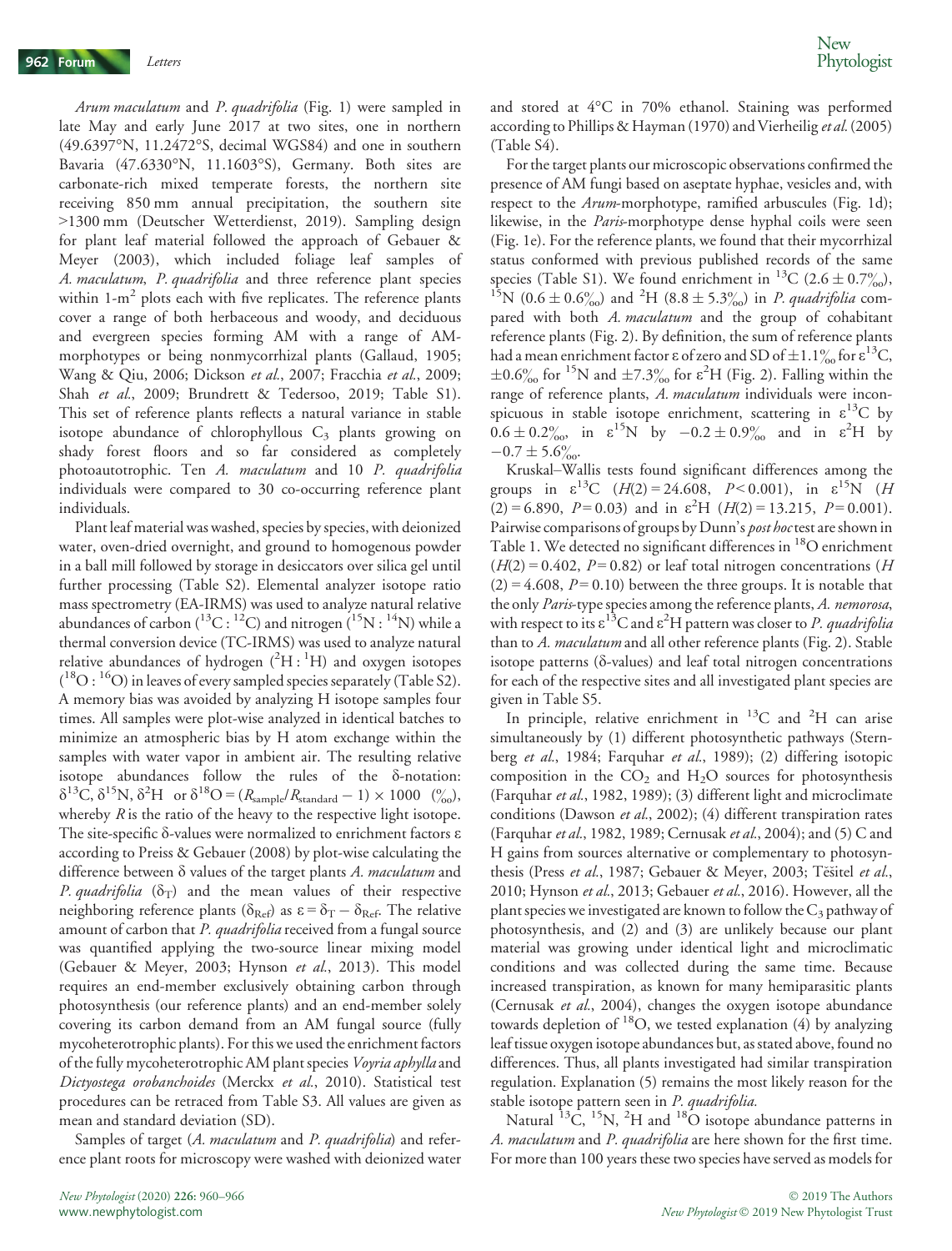

Fig. 2 Carbon and nitrogen (a) and carbon and hydrogen (b) stable isotope enrichment factors  $\varepsilon$  for Arum maculatum (blue triangles), Paris quadrifolia (red triangles). The shaded boxes indicate SD for all investigated A. maculatum ( $n = 10$ ) and P. quadrifolia ( $n = 10$ ). By definition, mean  $\epsilon$ -values of the reference plants are zero, and SD is shown by green frames ( $n = 30$ ). Upwards-triangles represent the North Bavarian site; downwards-triangles, the South Bavarian site. Dark gray symbols illustrate the reference plants forming Paris-type (Anemone nemorosa) and light gray symbols all other types (Alliaria petiolata, Allium ursinum, Fraxinus excelsior, Galium odoratum, Hedera helix).

Table 1 Test for differences between Paris quadrifolia (P. qua.,  $n = 10$ ), Arum maculatum (A. mac.,  $n = 10$ ) and neighboring plant species as references ( $n = 30$ ) in enrichment factors  $\varepsilon$  of  $^{13}$ C,  $^{15}$ N and  $^{2}$ H.

|                       | $\varepsilon^{13}$ C |         | $\varepsilon^{15}N$ |       | ε <sup>2</sup> Η |       |
|-----------------------|----------------------|---------|---------------------|-------|------------------|-------|
|                       | Test statistics      |         | Test statistics     |       | Test statistics  |       |
| P. qua. vs A. mac.    | $Z = 2.960$          | 0.003   | $Z = 2.439$         | 0.022 | $Z = 3.099$      | 0.002 |
| P. qua. vs references | $Z = 4.960$          | < 0.001 | $Z = 2.261$         | 0.024 | $Z = 3.400$      | 0.001 |
| A. mac. vs references | $Z = 1.334$          | 0.091   | $Z = 1.136$         | 0.233 | $Z = 0.395$      | 0.347 |

Pairwise Dunn's post hoc tests (Z). Significant results are highlighted in bold.

Alliaria petiolata (nonmycorrhizal), Allium ursinum (Arum-type arbuscular mycorrhiza (AM)), Anemone nemorosa (Paris-type AM), Fraxinus excelsior saplings (Arum-type AM), Galium odoratum (various) and Hedera helix (Arum-type AM) served as reference plants.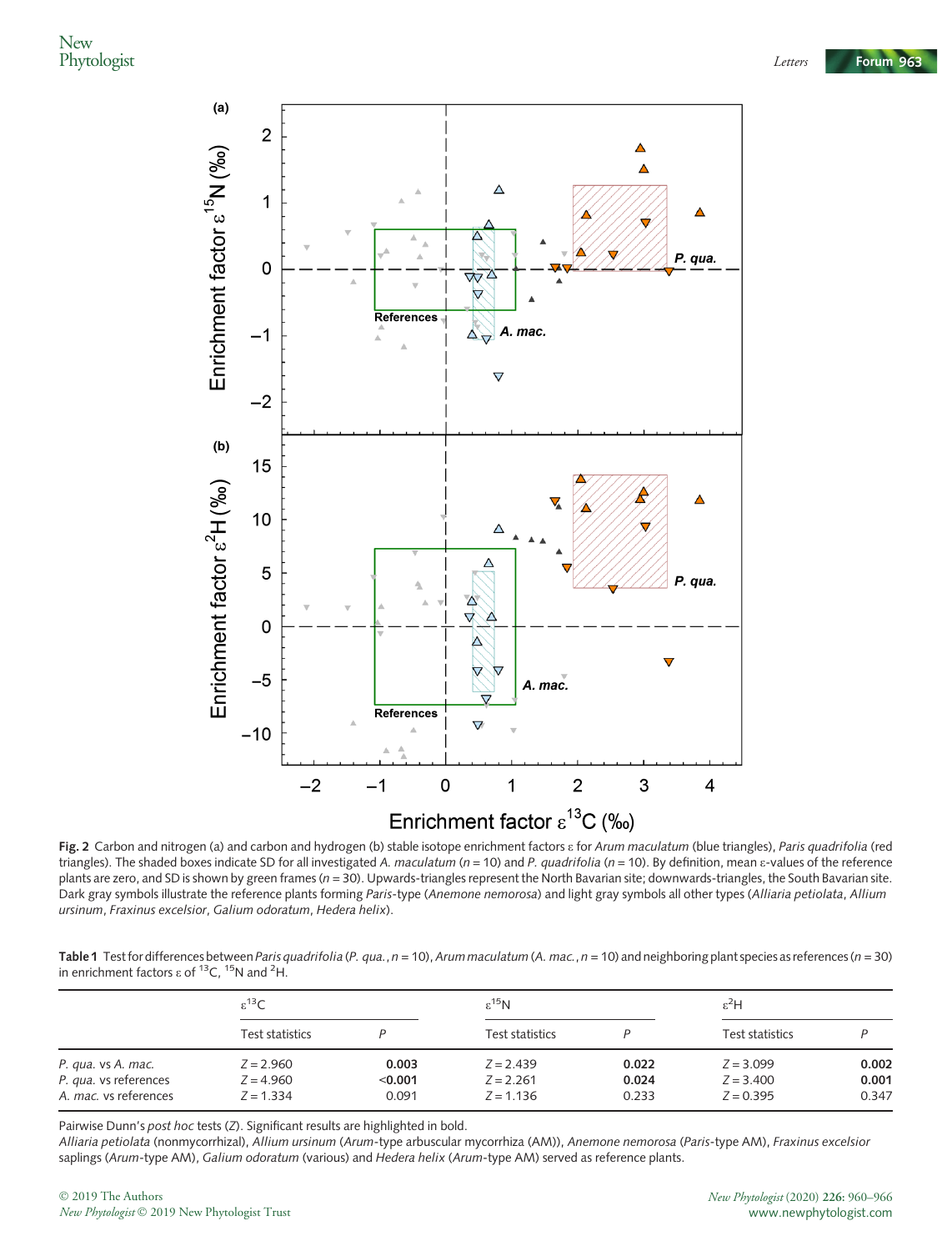the two morphotypes of AM without recognition of any functional differences between them. We found that P. quadrifolia was significantly enriched in heavy isotopes while A. maculatum resembled the reference plants. This finding is consistent with our first hypothesis and places P. quadrifolia as a partial mycoheterotroph because it clearly obtains carbon through mycobionts as well as by photosynthesis. By contrast, A. maculatum appears fully photoautotrophic and is probably engaged in a mutualistic AM relationship where it gives off carbon compounds to the mycobionts.

With respect to relative  $^{13}$ C enrichment, *P. quadrifolia* resembles selected members of Gentianaceae (Cameron & Bolin, 2010) and Burmanniaceae (Bolin et al., 2017) that are considered partial mycoheterotrophs. Their arbuscular morphotype is not known, however. Stable isotope patterns in *P. quadrifolia* also correspond to those found in several members of Orchidaceae (Gebauer & Meyer, 2003; Hynson et al., 2016) and Ericaceae (Zimmer et al., 2007; Hynson et al., 2009, 2016) with other types of mycorrhizal association and are acknowledged as partial mycoheterotrophs.

It appears that P. quadrifolia obtains considerable amounts of carbon from its associated Glomeromycotina mycobionts. By applying the two-source linear mixing model using neighboring plants as fully autotrophic references receiving their C completely from photosynthesis as the lower end-members, and fully mycoheterotrophic AM plant species V. aphylla and D. orobanchoides (Merckx *et al.*, 2010) as the upper end-members, we estimate that P. quadrifolia received about half  $(48 \pm 13\%)$  of its carbon nutrients from a fungal source. This agrees with members of Gentianaceae (Cameron & Bolin, 2010) and Burmanniaceae (Bolin *et al.*, 2017) also forming AM (44  $\pm$  27%), and is within the range found in partial mycoheterotrophic orchids and Ericaceae (Hynson et al., 2013).

It was hypothesized by Imhof (1999) that intracellular hyphal growth is a prerequisite for the evolution of mycoheterotrophy (see pelotons in orchids, hyphal pegs in Ericaceae or Paris-type hyphal coils in achlorophyllous AM plants, Imhof et al., 2013). It is known that different infection patterns may develop in different plant species by the same strain of Glomeromycotina, including the absence or presence of hyphal coils (Burleigh et al., 2002). Thus, if a plant can trigger the fungus to develop intracellular coils, it may change carbon-loss into gain of fungal carbon. A selective advantage is suggested for plant control over morphotype establishment (Dickson, 2004; Dickson et al., 2007). However, the process of carbon transfer from fungi to plants is yet not completely clear (Dickson et al., 2007; Wipf et al., 2019).

Interestingly, the  $^{15}N$  enrichment of *P. quadrifolia*, partially mycoheterotrophic Gentianaceae (Cameron & Bolin, 2010) and Burmanniaceae (Bolin et al., 2017) as well as fully mycoheterotrophic plants on AM fungi (Merckx et al., 2010; Courty et al., 2011; Hynson et al., 2013) appears to be considerably lower than for mycoheterotrophic plants associated with fungi simultaneously forming ectomycorrhizas with neighboring forest trees (Hynson et al., 2016). This suggests different nitrogen sources for mycoheterotrophs depending on whether the fungal connection is arbuscular or ectomycorrhizal. The majority of ectomycorrhizal fungi are known to access recalcitrant  $\mathrm{^{15}N}$ -enriched soil organic compounds through the release of exoenzymes. In this way, the

hyphae become 15N-enriched (Gebauer & Dietrich, 1993; Gebauer & Taylor, 1999; Mayor et al., 2009) and may transfer this <sup>15</sup>N enrichment to tissues of their mycoheterotrophic plant partners. Weak or undetectable <sup>15</sup>N enrichment as in mycoheterotrophs on AM (Cameron & Bolin, 2010; Merckx et al., 2010; Bolin et al., 2017) – now including P. quadrifolia – suggests that their main nitrogen sources are ammonium and nitrate, which are less <sup>15</sup>N-enriched than organic nitrogen components in soils.

An extensive literature search showed that the significant  ${}^{13}$ C and  $15N$  enrichment, which we found in *P. quadrifolia*, but not in A. maculatum, is confirmed by data deeply buried in two previous publications (Liebel et al., 2010; Hynson et al., 2015). In these cases, P. quadrifolia from Sweden and Arum pictum from Italy (closely related to A. maculatum) served as neighboring reference plants for orchid and Ericaceae mycoheterotrophs.

Our identification of Paris-morphotype AM as a partially mycoheterotrophic mode of nutrition may have far-reaching implications. Summarized data from 1895 to 2006 concerning 941 plant species from 147 families listed 59% as Arum-type only and 41% as Paris-type only (intermediate types excluded) (Dickson et al., 2007). As the Paris-type was frequently ignored or once even classified as nonmycorrhizal, it is suggested that both morphotypes are almost equally frequent on a species level (Smith & Smith, 1997; Dickson et al., 2007). This means that about half of the 200 000 AM plant species that presently are considered fully photoautotrophic could potentially gain carbon from fungi, perhaps under conditions limiting their own autotrophic carbon gain. In each of these cases, suitable sampling designs for analysis of stable isotope natural abundances may shed light on the extent to which they rely on the fungi as a carbon source. The *Paris*-type reference plant species A. nemorosa of the present study is a very first starting point and confirms similar enrichment in  $^{13}$ C and  $^{2}$ H as P. quadrifolia. Thus, A. nemorosa is apparently also partially mycoheterotrophic. Colonization patterns intermediate between the Arum and Paris morphotypes (Dickson, 2004), as well as plant species classified as nonmycorrhizal because of 'unusual Paris-type morphology' (Dickson *et al.*, 2007), should also be scrutinized for mycoheterotrophism. Partial mycoheterotrophy on AM fungi could be widely distributed within the plant kingdom, far beyond the currently known few members of Gentianaceae (Cameron & Bolin, 2010) and Burmanniaceae (Bolin et al., 2017).

A further speculation on this finding concerns the plant species with Arum-type AM. Fungi belonging to Glomeromycotina are considered obligate symbionts with little capacity for saprotrophy (Lanfranco et al., 2017; but see Hempel et al., 2007). If so, the fungal carbon received by P. quadrifolia must have been acquired by the fungus via an Arum-type colonization within a living donor plant. A transfer of photosynthates from one green plant to another, from Arum- to Paris-type, potentially at a larger scale, would be an important mechanism for coherence in plant communities, the implications of which we have overlooked until now. By analogy to findings for partially mycoheterotrophic orchids (Preiss et al., 2010), we suggest that partially mycoheterotrophic AM plants have two carbon sources, that is, from their own photosynthesis and from other plants via associated fungi. The latter source would be particularly relevant under low-light conditions. This is consistent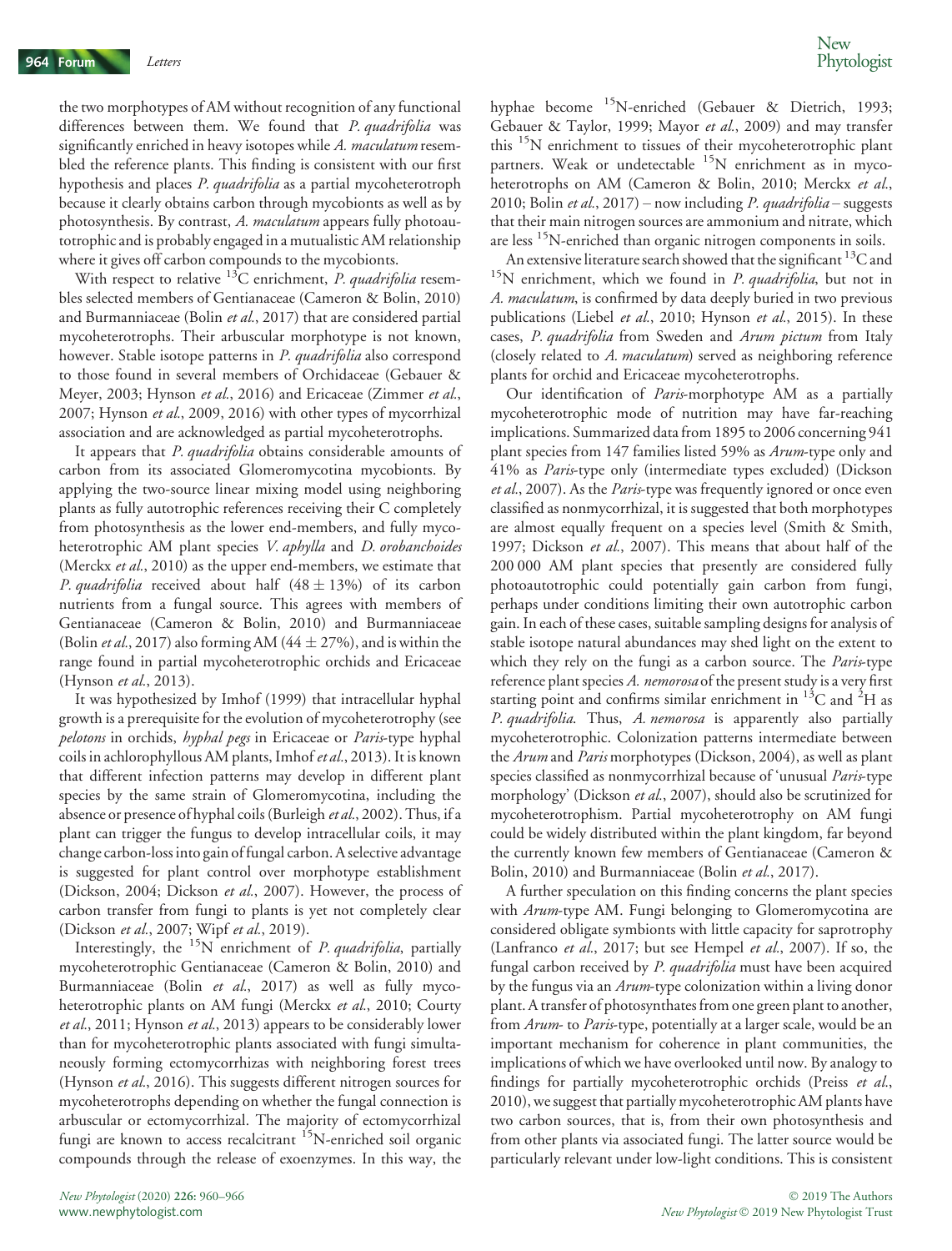with the typical distribution of *Paris*-type AM (Dickson *et al.* 2007) in herbaceous plants of the forest floor and in long-lived woody plants with shaded early life stages.

#### Acknowledgements

We thank Christine Tiroch, Carina Bauer, Petra Eckert and Isolde Baumann (BayCEER Laboratory of Isotope Biogeochemisty) for skilful technical assistance. PG and this project was funded by the Elite Network of Bavaria. We gratefully acknowledge the Regierung von Oberbayern for authorization for plant sampling in the nature-protected South Bavarian site.

#### Author contributions

PG contributed to the research design, conducted major parts of the field survey, analyzed and treated the results and wrote the first manuscript draft. HNR essentially initiated the idea for this research on the basis of an unpublished literature review. HTL helped to identify sampling locations and performed some of the sample collection. GG coordinated the project, supervised the isotope abundance analyses and supported data treatment. All coauthors contributed to the manuscript.

#### **ORCID**

Gerhard Gebauer D https://orcid.org/0000-0003-1577-7501 Hanne N. Rasmussen D https://orcid.org/0000-0002-0181-9304

### Philipp Giesemann<sup>1</sup>, Hanne N. Rasmussen<sup>2</sup> D , Heiko T.  $\mathrm{Liebel}^{1,3}$  and [Ge](https://orcid.org/0000-0002-0181-9304)rhard Gebauer $^{1\,*}$  $^{1\,*}$  $^{1\,*}$

<sup>1</sup>Laboratory of Isotope Biogeochemistry, Bayreuth Center of Ecology and Environmental Research (BayCEER), University of Bayreuth, 95440 Bayreuth, Germany; <sup>2</sup> Department of Geosciences and Nature Resource Management, Section of Forest, Nature and Biomass, University of Copenhagen, Rolighedsvej 23, 1958 Frederiksberg C, Copenhagen, Denmark; 3 Biological Station Murnauer Moos, 82418 Murnau, Germany (\*Author for correspondence: tel +49 (0)921 55 2060; email gerhard.gebauer@uni-bayreuth.de)

#### References

- Bolin JF, Tennakoon KU, Majid MBA, Cameron DD. 2017. Isotopic evidence of partial mycoheterotrophy in Burmannia coelestis (Burmanniaceae). Plant Species Biology 32: 74–80.
- Brundrett M, Tedersoo L. 2019. Misdiagnosis of mycorrhizas and inappropriate recycling of data can lead to false conclusions. New Phytologist 221: 18–24.
- Burleigh SH, Cavagnaro T, Jakobsen I. 2002. Functional diversity of arbuscular mycorrhizas extends to the expression of plant genes involved in P nutrition. Journal of Experimental Botany 53: 1593–1601.
- Cameron DD, Bolin JF. 2010.Isotopic evidence of partial mycoheterotrophy in the Gentianaceae Bartonia virginica and Obolaria virginica as case studies. American Journal of Botany 97: 1272–1277.
- Cernusak LA, Pate JS, Farquhar GD. 2004. Oxygen and carbon isotope composition of parasitic plants and their hosts in southwestern Australia. Oecologia 139: 199–213.
- Cormier M-A, Werner RA, Leuenberger MC, Kahmen A. 2019.<sup>2</sup>H-enrichment of cellulose and n-alkanes in heterotrophic plants. Oecologia 189: 365–373.
- Cormier M-A, Werner RA, Sauer PE, Gröcke DR, Leuenberger MC, Wieloch T, Schleucher J, Kahmen A. 2018. <sup>2</sup>H-fractionations during the biosynthesis of carbohydrates and lipids imprint a metabolic signal on the  $\delta^2 H$  values of plant organic compounds. New Phytologist 218: 479–491.
- Courty P-E, Walder F, Boller T, Ineichen K, Wiemken A, Rousteau A, Selosse M-A. 2011. Carbon and nitrogen metabolism in mycorrhizal networks and mycoheterotrophic plants of tropical forests: a stable isotope analysis. Plant Physiology 156: 952–961.
- Dalke IV, Novakovskiy AB, Maslova SP, Dubrovskiy YA. 2018. Morphological and functional traits of herbaceous plants with different functional types in the European Northeast. Plant Ecology 219: 1295–1305.

Dawson TE, Mambelli S, Plamboeck AH, Templer PH, Tu KP. 2002. Stable

- isotopes in plant ecology. Annual Review of Ecology and Systematics 33: 507-559. Deutscher Wetterdienst (DWD). 2019. Climate Data Center. [WWW document] URL<https://cdc.dwd.de/portal/> [accessed 15 May 2019].
- Dickson S. 2004. The Arum–Paris continuum of mycorrhizal symbioses. New Phytologist 163: 187–200.
- Dickson S, Smith FA, Smith SE. 2007. Structural differences in arbuscular mycorrhizal symbioses: more than 100 years after Gallaud, where next? Mycorrhiza 17: 375–393.
- Farquhar GD, Ehleringer JR, Hubick KT. 1989. Carbon isotope discrimination and photosynthesis. Annual Review of Plant Biology 40: 503-537.
- Farquhar GD, O'Leary MH, Berry JA. 1982. On the relationship between carbon isotope discrimination and the intercellular carbon dioxide concentration in leaves. Functional Plant Biology 9: 121.
- Fracchia S, Aranda A, Gopar A, Silvani V, Fernandez L, Godeas A. 2009. Mycorrhizal status of plant species in the Chaco Serrano Woodland from central Argentina. Mycorrhiza 19: 205–214.
- Gallaud I. 1905. Études sur les mycorrhizes endotrophes. Revue générale de botanique 17: 5–48; 66–83, 123–135; 223–239; 313–325; 425–433; 479–500.
- Gebauer G, Dietrich P. 1993. Nitrogen isotope ratios in different compartments of a mixed stand of spruce, larch and beech trees and of understory vegetation including fungi. Isotopes in Environmental and Health Studies 29: 35–44.
- Gebauer G, Meyer M. 2003. <sup>15</sup>N and <sup>13</sup>C natural abundance of autotrophic and myco-heterotrophic orchids provides insight into nitrogen and carbon gain from fungal association. New Phytologist 160: 209-223.
- Gebauer G, Preiss K, Gebauer AC. 2016. Partial mycoheterotrophy is more widespread among orchids than previously assumed. New Phytologist 211: 11-15.
- Gebauer G, Taylor AFS. 1999.  $15N$  natural abundance in fruit bodies of different functional groups of fungi in relation to substrate utilisation. New Phytologist 142: 93–101.
- Gleixner G, Danier HJ, Werner RA, Schmidt HL. 1993. Correlations between the 13C content of primary and secondary plant products in different cell compartments and that in decomposing basidiomycetes. Plant Physiology 102: 1287–1290.
- Hempel S, Renker C, Buscot F. 2007. Differences in the species composition of arbuscular mycorrhizal fungi in spore, root and soil communities in a grassland ecosystem. Environmental Microbiology 9: 1930–1938.
- Hynson NA, Bidartondo MI, Read DJ. 2015. Are there geographic mosaics of mycorrhizal specificity and partial mycoheterotrophy? A case study in Moneses uniflora (Ericaceae). New Phytologist 208: 1003–1007.
- Hynson NA, Madsen TP, Selosse M-A, Adam IKU, Ogura-Tsujita Y, Roy M, Gebauer G. 2013. The physiological ecology of mycoheterotrophy. In: Merckx VSFT, ed. Mycoheterotrophy. The biology of plants living on fungi. New York, NY, USA: Springer, 297–342.
- Hynson NA, Preiss K, Gebauer G, Bruns TD. 2009. Isotopic evidence of full and partial myco-heterotrophy in the plant tribe Pyroleae (Ericaceae). New Phytologist 182: 719–726.
- Hynson NA, Schiebold JM-I, Gebauer G. 2016. Plant family identity distinguishes patterns of carbon and nitrogen stable isotope abundance and nitrogen concentration in mycoheterotrophic plants associated with ectomycorrhizal fungi. Annals of Botany 118: 467-479.